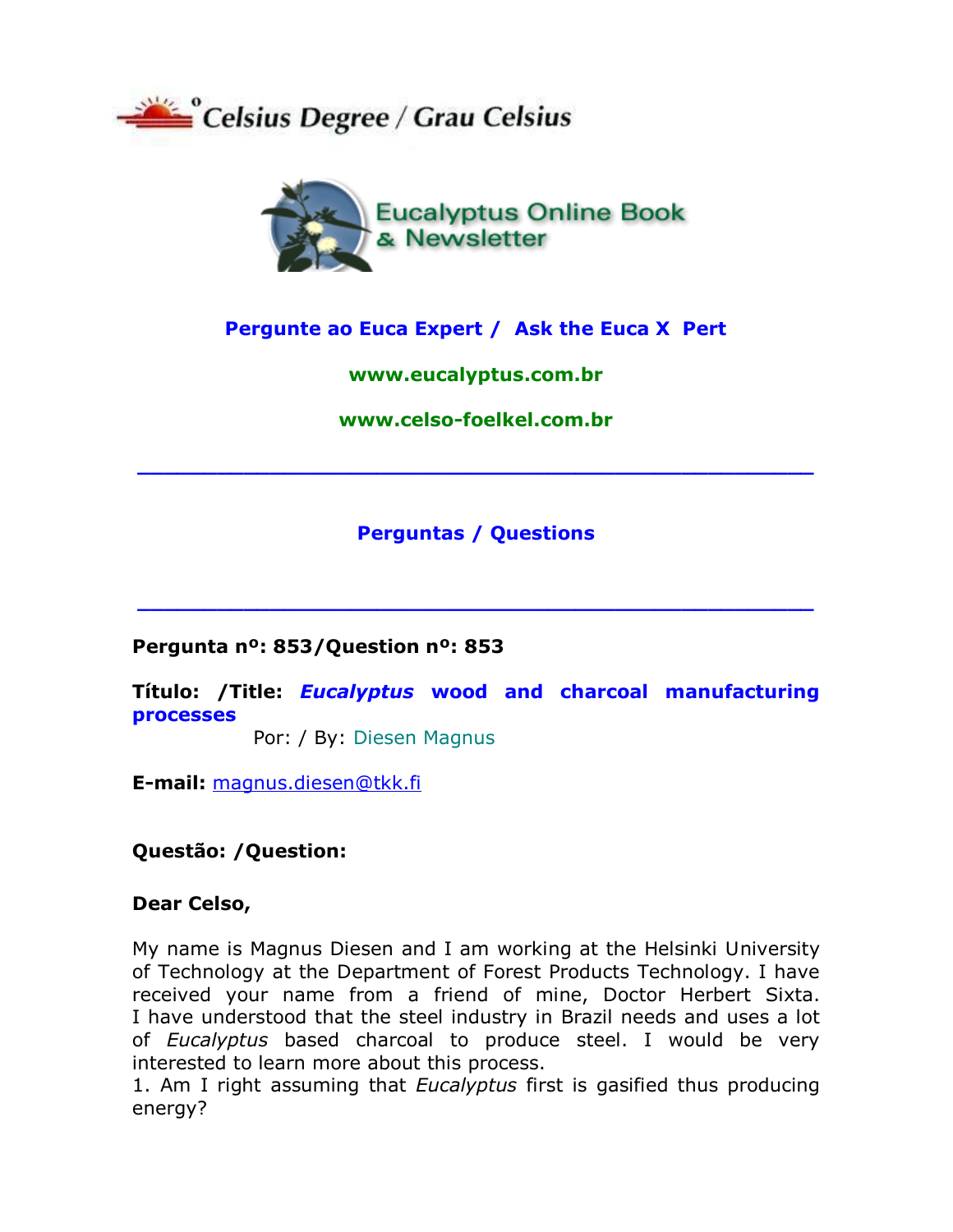2. As a "residue" of above process charcoal is generated. This can be transported to a steel mill or alternatively to a power plant to generate more energy.

3. If above understanding is correct, how much *Eucalyptus* is used in the above process in Brazil?

4. Where could I find more information of this process?

Thank you for your help.

#### **Regards Magnus Diesen**

## **Resposta por Celso Foelkel: / Answer by Celso Foelkel:**

#### **Dear Magnus,** good morning. Eu

You are just right, the wood from *Eucalyptus* trees are very much used to the manufacture of charcoal for the Brazilian steel industry. This happens mainly in the state of Minas Gerais.

**\_\_\_\_\_\_\_\_\_\_\_\_\_\_\_\_\_\_\_\_\_\_\_\_\_\_\_\_\_\_\_\_\_\_\_\_\_\_\_\_\_\_\_\_\_\_\_\_\_**

However, the technologies are still primitive in some cases, and more updated in others. The yield based on dry wood is about 40%.

This means that close to 60% of the wood weight in the pre-historic technologies is wasted - going to deplete the environment as  $CO<sub>2</sub>$ emissions. There are also more modern techs, you may notice this. I'm not sure about the ratio of them. Perhaps you could get this information from a friend of mine Professor Dr. Jose Otavio Brito, from the University of Sao Paulo - [jotbrito@esalq.usp.br](mailto:jotbrito@esalq.usp.br)

There are attached some addresses you may watch: two videos (both in Portuguese). In both, there are mentions about the old and the most recent technologies being used for charcoal-making.

Also, you may visit a website to download speeches from a Charcoal Conference it happened in Brazil in 2008.

Watch the movies and download the speeches, even being in Portuguese, you may better understand all the process: Videos:

[http://florestalnews.mkt9.com/registra\\_clique.php?id=H|23146092|220](http://florestalnews.mkt9.com/registra_clique.php?id=H|23146092|22010|10450&url=http%3A%2F%2Fwww.painelflorestal.com.br%2Fmidias%2F220_bl.wmv) [10|10450&url=http%3A%2F%2Fwww.painelflorestal.com.br%2Fmidias](http://florestalnews.mkt9.com/registra_clique.php?id=H|23146092|22010|10450&url=http%3A%2F%2Fwww.painelflorestal.com.br%2Fmidias%2F220_bl.wmv) %2F220 bl.wmv

<http://www.painelflorestal.com.br/exibeVideo.php?id=375>

Charcoal Event:

<http://painelflorestal.com.br/exibeNews.php?id=1784>